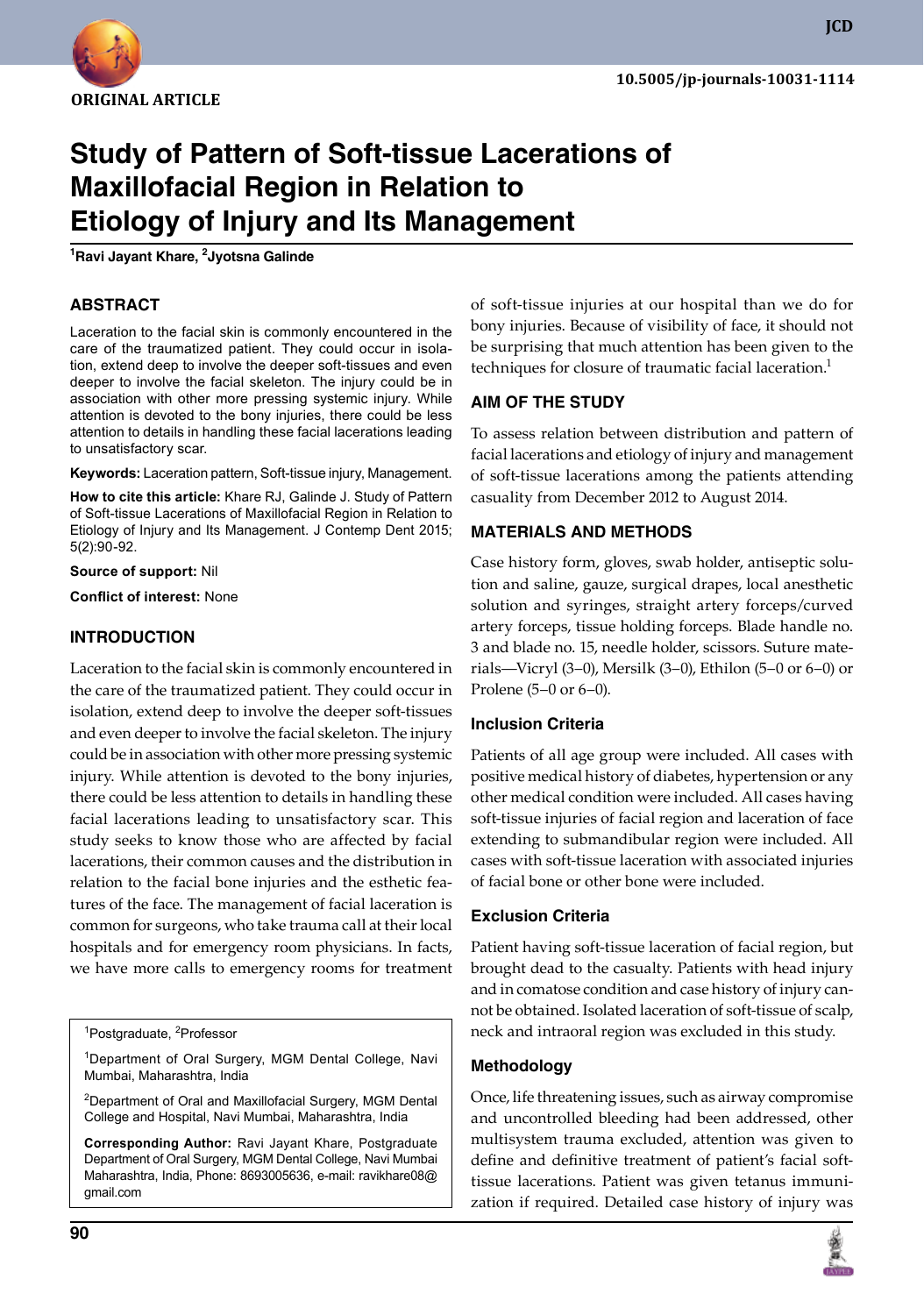documented in the predesigned format for each patient with soft-tissue laceration. Clinical examination was included inspection and palpation in detail. Radiological examination was done to see if any underlying bony fractures and to see if any metallic foreign body, radiological investigation was carried out.

The type of wound is determined by following factors—type of insult and area of contact, force applied direction of force, area of face affected. Wound contamination, general physical condition of the patient. A combination of these factors produced different type wounds. Types of force can be sharp or pointed, blunt, shearing, crushing and thermal. Type of injury could be stab wound, contusion, laceration, degloving, avulsion, abrasion, bites, gunshot injuries, crush injuries and burns.

#### **Results**

Out of 100 cases, torn laceration were mostly seen in RTA, i.e. 62 cases, in split laceration out 20 cases, 16 cases were due to fall and two cases due to sports injury, one case due to animal attack one case due to miscellaneous, in cut laceration out of six cases, three cases were due to assault injury, one case due to fall, one case due to fit and one case was miscellaneous. Out of six cases of stretched laceration, three cases were due to fall, two cases were due to non fall incident and one case was due sports injury. Three cases of degloving injury were due to RTA and two cases perforated laceration was due to assault.

#### **Statistical Analysis**

Table 1 indicates significance of association between pattern of laceration and etiology of injury. The Chi-square value was 15.79 ( $p$ <0.01) which indicates a significant association.

In our study, out of 100 cases in the pattern of laceration, 63 cases were of torn laceration, followed by 20 cases of split laceration, six cases of stretch laceration, six cases of cut laceration, three cases of degloving laceration, two cases of perforated laceration (Table 1).

Torn lacerations were mostly seen in road traffic accident (RTA), i.e. 62 cases, in split laceration out of 20 cases,

16 cases were due to fall and two cases due to sports injury, one case due to animal attack, one case due to miscellaneous, in cut laceration out of six cases, three cases were due to assault injury, one case due to fall, one case due to fit and one case was miscellaneous. Out of six cases of stretched laceration, three cases were due to fall, two cases were due to NFA and one case was due sports injury. Three cases of degloving injury were due to RTA and two cases perforated laceration was due to assault (Graph 1).

#### **Discussion**

No studies were found on the pattern of laceration in relation to its etiology, however, study done by department of forensic medicine has classified laceration as torn laceration, split laceration, cut laceration, stretched laceration, degloving laceration. There is one single study conducted by Mukesh Sharma et al at Jaipur on 'forensic interpretation of injuries/wounds found on the human body' where they classified laceration in similar fashion and but no statistical data has been studied. $2$ 

In our study, out of total 100 cases wound closure in 78 cases done with more than one layer with help of 3–0 vicryl and 3–0 ethilon. Twenty-two cases closed in single layer, i.e. (skin-skin) with help of 3–0 ethilon.

In a study, management of soft-tissue trauma to the face by Krishna G Patel, MD, PhD, Jonathan M Sykes, MD, they advocated the management of acute soft-tissue trauma can be very challenging for the surgeon. The goals of management of facial trauma are the preservation of form and function. Before any repair, the wound must be thoroughly cleansed. The best means for cleansing the wound and removing foreign body material is high-pressure irrigation. Techniques for wound closure depend on the location, depth, and characteristics of the injury. Abrasions should be kept clean and moist with application of a thin layer of antibiotic ointment, such as bacitracin, meticulous realignment of skin edges is important, especially along the borders of esthetic subunits. In closing the skin edges special attention should be paid to realign the vermilion-cutaneous border, eyelid

|                                                                           | Etiology of injury |         |      |     |      |            |            |        |       |
|---------------------------------------------------------------------------|--------------------|---------|------|-----|------|------------|------------|--------|-------|
| Pattern of laceration                                                     | Animal             | Assault | Fall | Fit | Misc | <b>NFA</b> | <b>RTA</b> | Sports | Total |
| Cut laceration                                                            | O                  |         |      |     |      | 0          |            |        | h     |
| Degloving laceration                                                      | 0                  | 0       |      |     |      | 0          |            |        |       |
| Perforated laceration                                                     | 0                  |         |      |     |      | 0          |            |        |       |
| Split laceration                                                          |                    |         | 16   |     |      | 0          |            |        | 20    |
| Stretch laceration                                                        |                    | 0       |      |     |      | າ          |            |        | 6     |
| Torn laceration                                                           |                    |         |      |     |      |            | 62         |        | 63    |
| Total                                                                     |                    | 5       | 20   |     |      |            | 65         | ົ      | 100   |
| $O_{\rm b}$ ; cause = $O_{\rm d}E$ 70 is $20.04$ clasificant of 40/ lough |                    |         |      |     |      |            |            |        |       |

**Table 1:** Association between pattern of laceration and etiology of injury

Chi-square = 215.79, p <0.01, significant at 1% level

*Journal of Contemporary Dentistry, May-August 2015;5(2):90-92* **91**